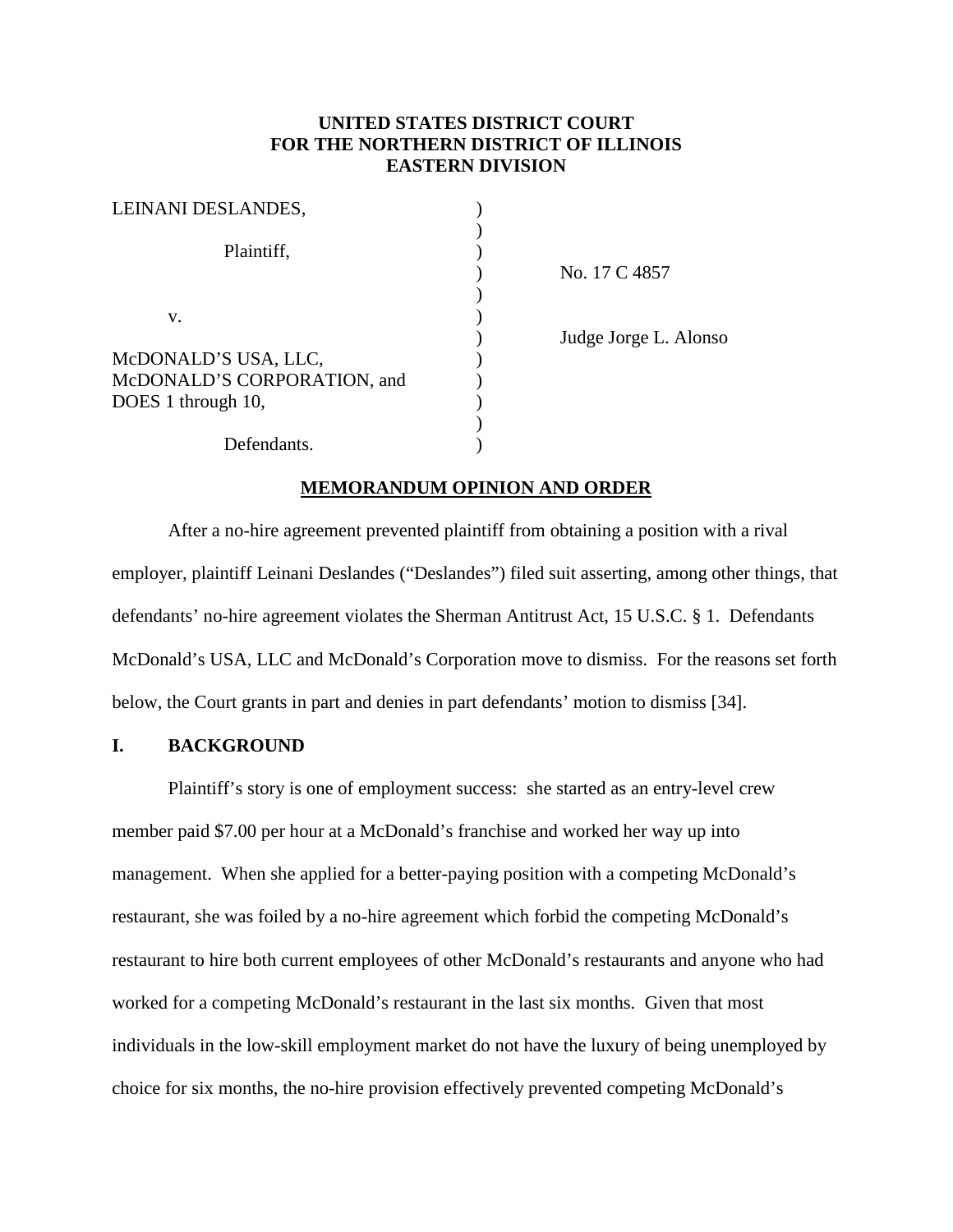franchises (as well as the company-owned stores) from competing for experienced, low-skill employees. The following facts are from plaintiff's complaint and are taken as true.

Defendant McDonald's USA, LLC is a wholly-owned subsidiary of defendant McDonald's Corporation. Plaintiff generally refers to them collectively as "McDonald's." The ubiquitous purveyor of hamburgers serves 68,000,000 customers per day from some 36,000 outlets around the world. According to plaintiff's complaint, nearly two million people work for McDonald's or its franchisees.

Many McDonald's-brand restaurants are owned and operated by McDonald's Operating Companies ("McOpCos"), which are direct or indirect subsidiaries of McDonald's Corporation. McDonald's also franchises McDonald's-brand restaurants. Thus, many McDonald's-brand restaurants are independently owned and operated by franchisees. McDonald's receives revenue from the franchisees in the form of rent, royalties and fees.

McDonald's restaurants compete with one another. Franchisees are not granted exclusive rights or territories and are specifically warned that they may face competition from other franchisees, new franchisees and restaurants owned by McOpCos. Thus, restaurants owned by McOpCos compete directly with McDonald's franchisees (who, in turn, compete with each other) to sell hamburgers and fries to customers.

When franchising restaurants, McDonald's enters a standard franchise agreement with its franchisees.<sup>[1](#page-1-0)</sup> Because the agreement is standard, franchisees know the basic contents of each other's agreements. Generally, each franchise agreement lasts for twenty years. In addition to a franchise fee, franchisees agree to pay McDonald's a percentage of gross revenue. McDonald's

<span id="page-1-0"></span><sup>&</sup>lt;sup>1</sup> Plaintiff alleges that McDonald's Corporation is the franchisor for franchise agreements signed before 2005 and that McDonald's USA, LLC is the franchisor for franchise agreements signed from 2005 to the present.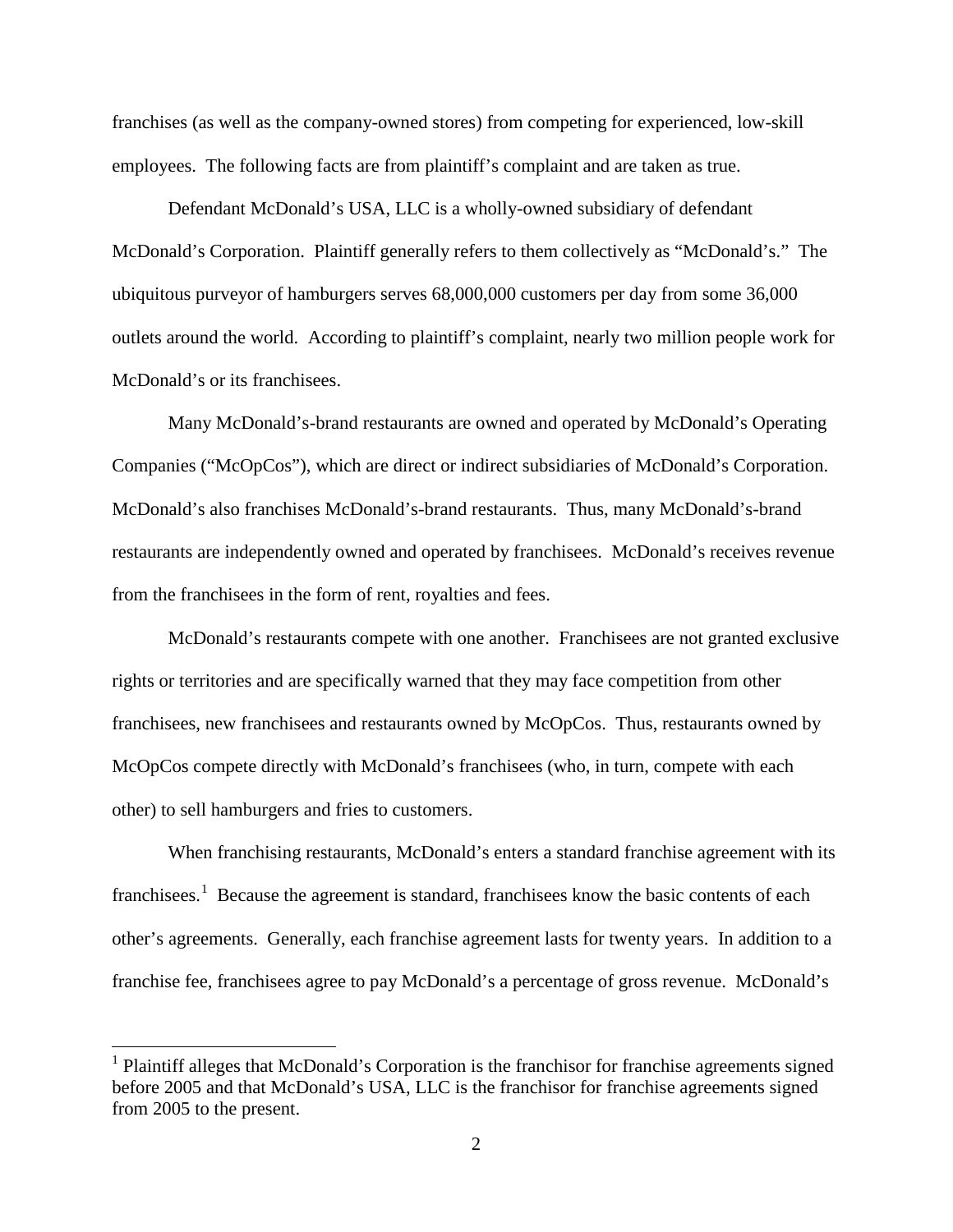has an incentive to promote revenue growth in its franchisees' restaurants and encourages competition between franchisees for food sales.

Under the standard franchise agreement, each franchisee is an independent business responsible for the operation of its particular McDonald's-brand restaurant. Under the agreement, franchisees are required to purchase supplies from approved suppliers. They can, however, seek approval of new suppliers, and they negotiate directly with the suppliers as to purchasing terms, such as price.

Franchisees, as independent business owners, are also responsible for the day-to-day operations of their respective restaurants and for, among other things, employment matters. Franchisees make their own decisions with respect to hiring, firing, wages and promotions. The standard franchise agreement specifically states that franchisees are not agents of McDonald's and that McDonald's is not a joint employer with respect to the franchisees' employees.

Although franchisees make most of their employment decisions independently, their hiring decisions are restricted in one respect by the standard franchise agreement. The standard agreement that was used until some point in 2017 contained a no-hire provision. Specifically, the relevant provision stated:

*Interference With Employment Relations of Others*. During the term of this Franchise, Franchisee shall not employ or seek to employ any person who is at the time employed by McDonald's, any of its subsidiaries, or by any person who is at the time operating a McDonald's restaurant or otherwise induce, directly or indirectly, such person to leave such employment. This paragraph [] shall not be violated if such person has left the employ of any of the foregoing parties for a period in excess of six (6) months.

(Am. Complt. ¶ 87). Although McDonald's stopped including the no-hire provision in new franchise agreements at some point in 2017, the provision remains in the franchise agreements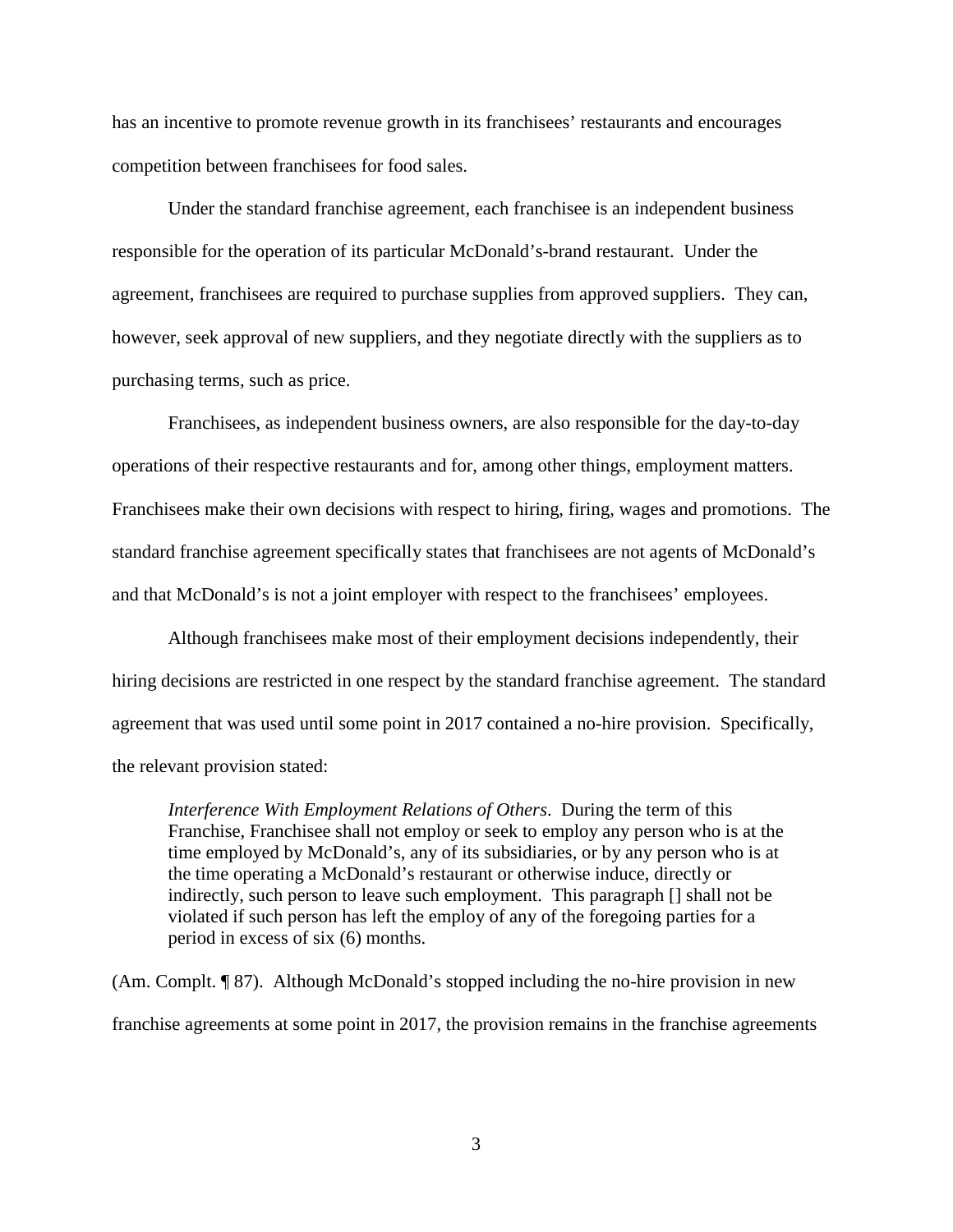applicable to some 13,000 currently-operating McDonald's-brand restaurants. McDonald's has applied the same restraint to hiring by the McOpCos.

Franchisees ignore the no-hire provision at their peril. A breach of the no-hire provision gives McDonald's the right not to consent to a transfer of the franchise. With repeated breaches, McDonald's has the right to terminate the franchise. Plaintiff alleges that the provision promoted collusion among franchisees, because each knew the other had signed an agreement with the same provision. Plaintiff alleges that the no-hire provision is against each franchisee's individual interest, because it denies each franchisee opportunities to hire the best employees. Plaintiff also alleges that, so long as the other franchisees also refrain from poaching employees, the no-hire provision helps franchisees keep costs low by allowing them to pay below-market wages to their own employees.

Although franchisees are generally responsible for their own employment decisions (so far as they do not violate the no-hire agreement, anyway), many McDonald's-brand restaurants are staffed in similar ways. Many stores have managers with varying titles, such as swing manager, assistant manager and store manager. Assistant and store managers are responsible for such tasks as payroll processing, time-sheet updating, tracking supplies and orders and training entry-level employees. McDonald's requires franchisees to enroll present and future managers in training programs at McDonald's training centers. The cost of the training is borne by the franchisees.

A McDonald's franchise in Florida ("Bam-B") first hired plaintiff in 2009. Plaintiff started as an entry-level employee earning \$7.00 per hour, and, within three months, plaintiff had earned a promotion to shift manager, with a wage bump to \$10.00 per hour. By 2011, plaintiff was a Department Manager for Guest Services, earning \$12.00 per hour. At that point, plaintiff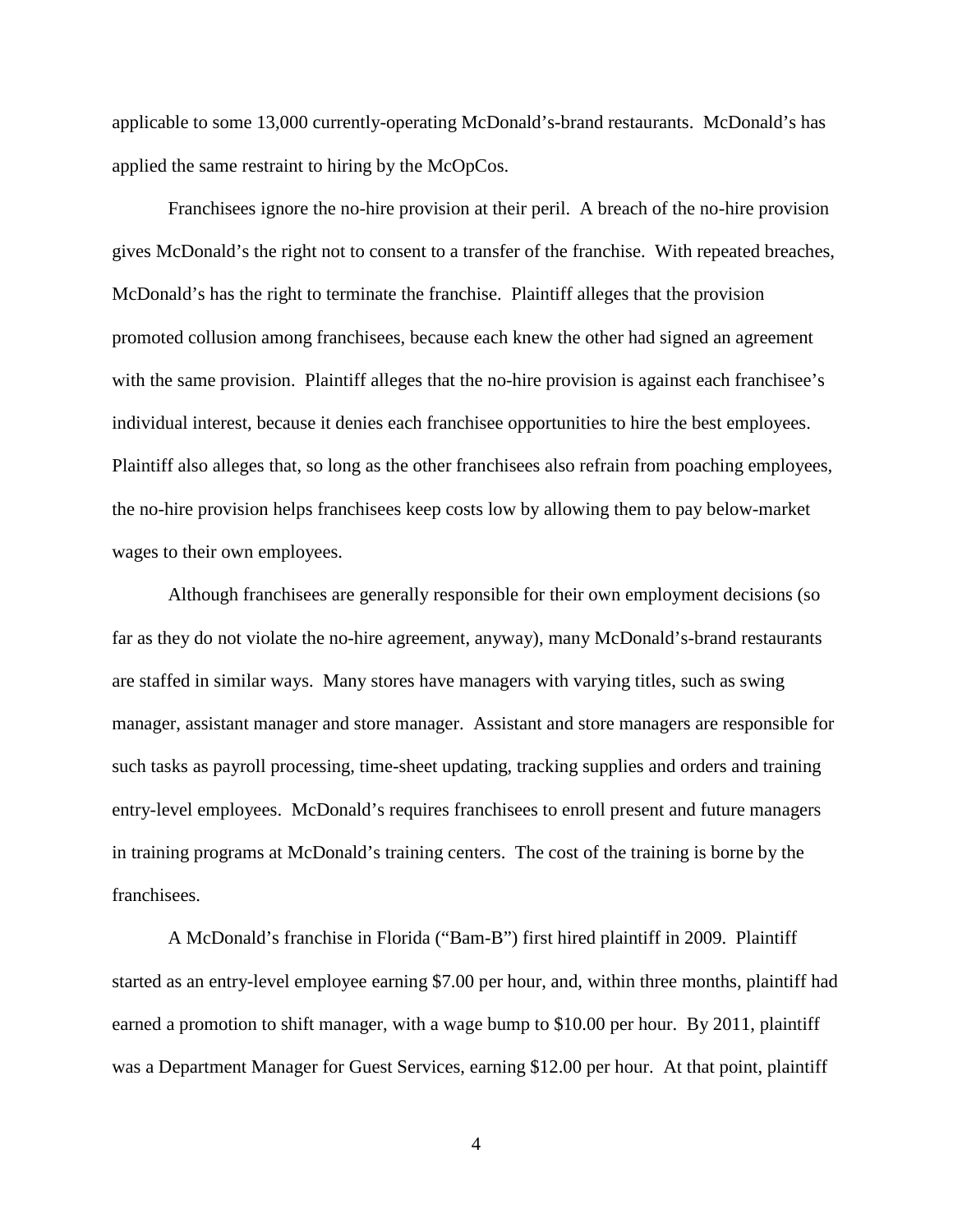began coursework to become eligible for a position as General Manager. Plaintiff's employer enrolled her in a week-long training course at McDonald's Hamburger University. The training was scheduled to take place in April 2015, but plaintiff's supervisors canceled her training when they learned plaintiff was pregnant. $^{2}$  $^{2}$  $^{2}$ 

Fed up, plaintiff decided to put her skills to work elsewhere. Plaintiff found an opening for a position similar to hers at a nearby McDonald's restaurant. The restaurant was owned and operated by a McOpCo, which was a subsidiary of defendant McDonald's USA, LLC and which was subject to the no-hire provision. The positon at the McOpCo restaurant offered a wage of \$13.75 per hour to start, with an expected bump to \$14.75 after a 90-day probationary period. Plaintiff applied online and received a call from the store manager, who told plaintiff she would like to hire her. Plaintiff told the store manager that she worked for Bam-B. The next day, plaintiff received a call from a McDonald's corporate employee who told plaintiff the restaurant could neither interview nor hire her unless she was "released" by Bam-B to work for the McOpCo restaurant.

When plaintiff arrived at work the next day, she asked Bam-B to release her to work for the McOpCo restaurant. Bam-B said no, because plaintiff was "too valuable." Plaintiff continued to work for Bam-B for several months, but, ultimately, she took an entry-level job with Hobby Lobby for less money, \$10.25 per hour. Plaintiff alleges that some of the skills she developed as a manager of a McDonald's outlet were not transferable to management positions at employers outside of the McDonald's brand, so she had to start over at the bottom elsewhere.

Based on these allegations, plaintiff asserts that defendants violated § 1 of the Sherman Antitrust Act. Plaintiff alleges that defendants and their franchisees engaged in concerted

<span id="page-4-0"></span> $2$  Bam-B, plaintiff's former employer, is not a defendant in this action, and plaintiff has not asserted a claim for discrimination.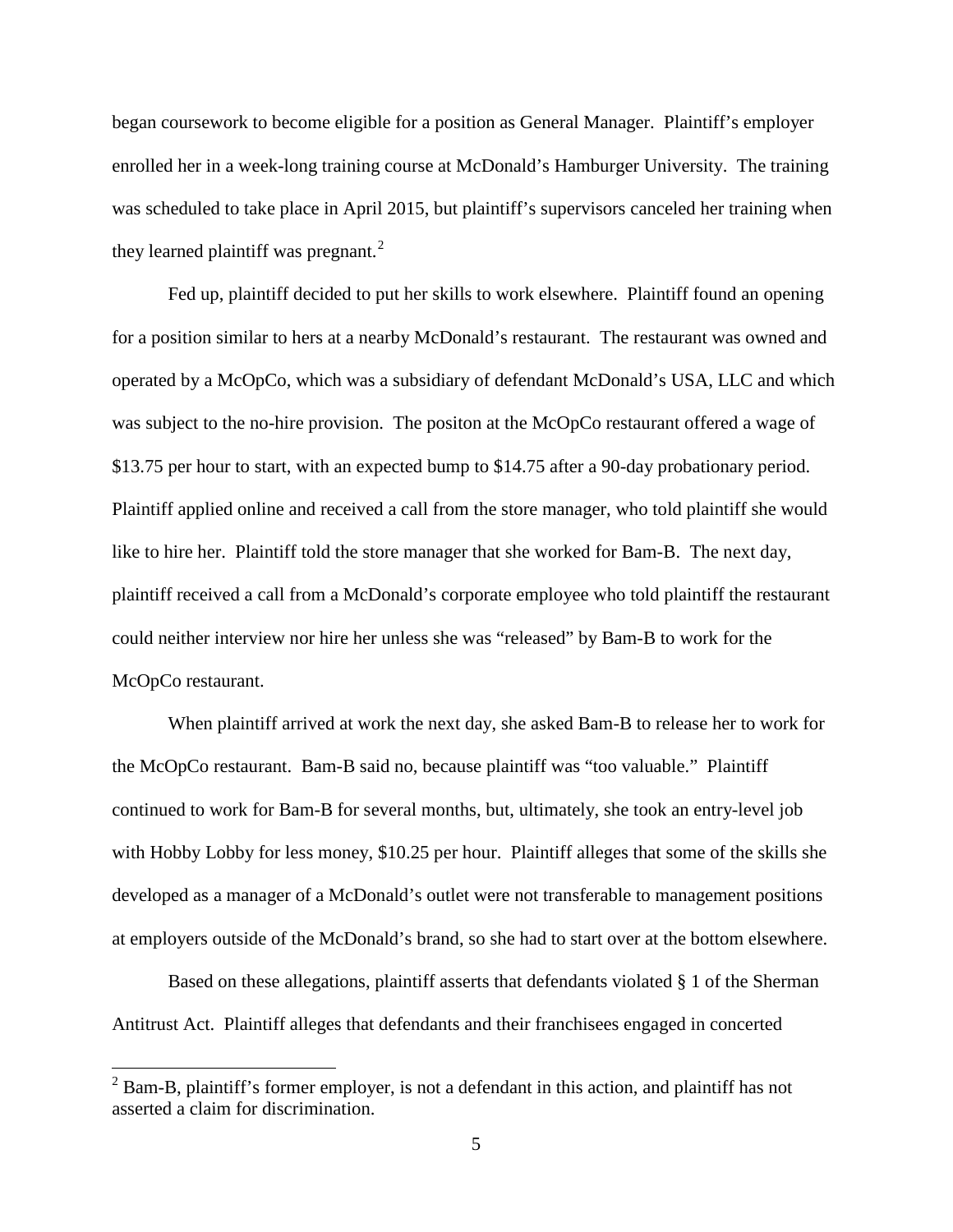activity to restrict competition among them for employees, thereby lowering their employment costs and limiting the employees' ability to earn higher wages. Plaintiff also asserts that the alleged conduct violates the Illinois Antitrust Act and the Illinois Consumer Fraud and Deceptive Trade Practices Act. Defendants move to dismiss.

## **II. STANDARD ON A MOTION TO DISMISS**

The Court may dismiss a claim pursuant to Rule 12(b)(6) of the Federal Rules of Civil Procedure if the plaintiff fails "to state a claim upon which relief can be granted." Fed.R.Civ.P. 12(b)(6). Under the notice-pleading requirements of the Federal Rules of Civil Procedure, a complaint must "give the defendant fair notice of what the . . . claim is and the grounds upon which it rests." *Bell Atlantic Corp. v. Twombly*, 550 U.S. 544, 555 (2007) (quoting *Conley v. Gibson*, 355 U.S. 41, 47 (1957)). A complaint need not provide detailed factual allegations, but mere conclusions and a "formulaic recitation of the elements of a cause of action" will not suffice. *Twombly*, 550 U.S. at 555. To survive a motion to dismiss, a claim must be plausible. *Ashcroft v. Iqbal*, 556 U.S. 662 (2009). Allegations that are as consistent with lawful conduct as they are with unlawful conduct are not sufficient; rather, plaintiffs must include allegations that "nudg[e] their claims across the line from conceivable to plausible." *Twombly*, 550 U.S. at 570.

In considering a motion to dismiss, the Court accepts as true the factual allegations in the complaint and draws permissible inferences in favor of the plaintiff. *Boucher v. Finance Syst. of Green Bay, Inc.*, 880 F.3d 362, 365 (7th Cir. 2018). Conclusory allegations "are not entitled to be assumed true," nor are legal conclusions. *Ashcroft v. Iqbal*, 556 U.S. 662, 680 & 681 (2009) (noting that a "legal conclusion" was "not entitled to the assumption of truth[;]" and rejecting, as conclusory, allegations that "'petitioners 'knew of, condoned, and willfully and maliciously agreed to subject [him]' to harsh conditions of confinement"). The notice-pleading rule "does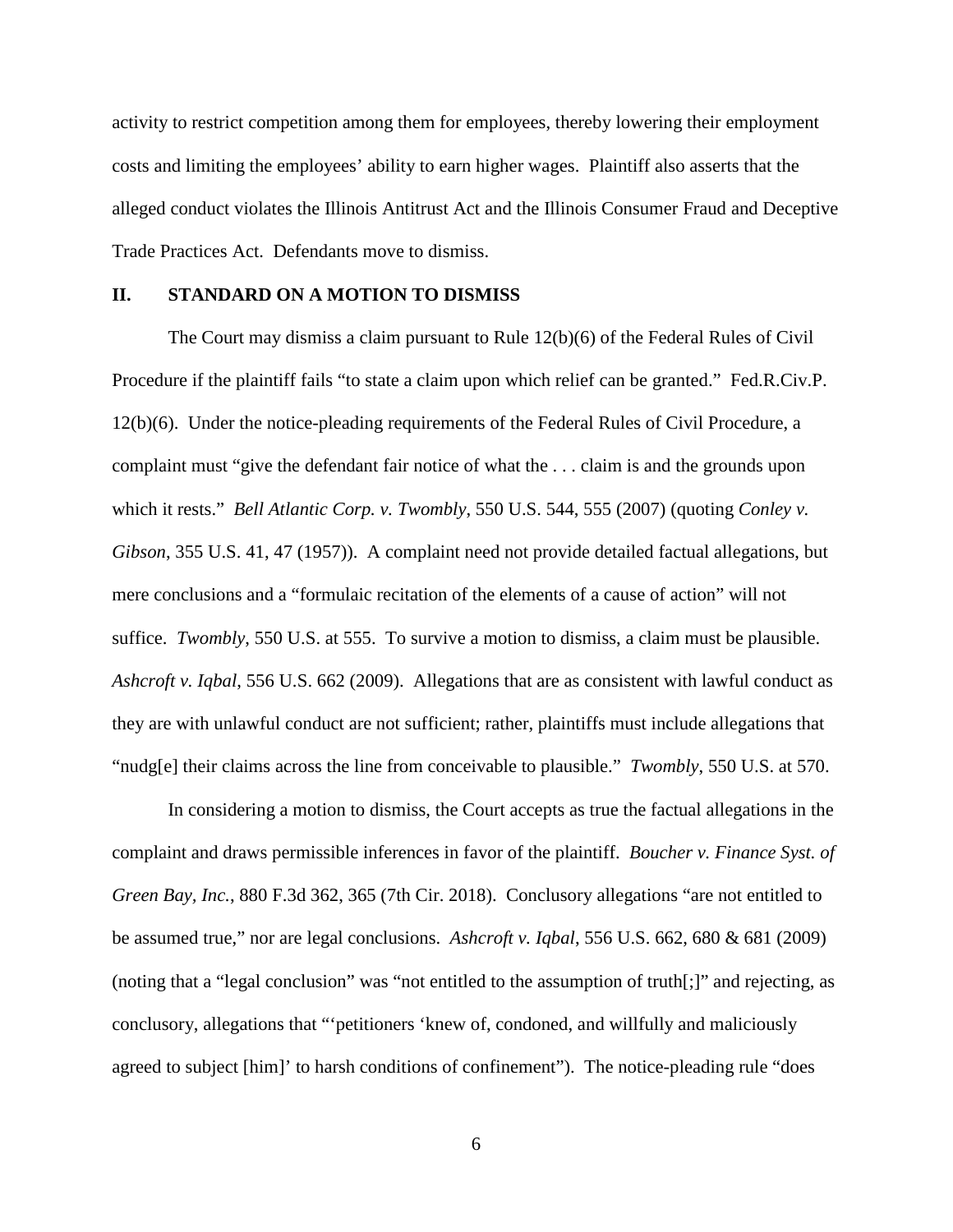not unlock the doors of discovery for a plaintiff armed with nothing more than conclusions." *Iqbal*, 556 U.S. at 678-679.

## **III. DISCUSSION**

#### **A. Plaintiff's Sherman Act claim**

Plaintiff seeks relief under § 4 of the Clayton Act, 15 U.S.C. § 15, which provides a private right of action for treble damages to any person "injured in his business or property by reason of anything forbidden in the antitrust laws[.]" 15 U.S.C. § 15.

The antitrust laws protect market competition, which usually, though not always, means the goal is enhancing output and reducing price. *See Arizona v. Maricopa Cty. Med. Soc.*, 457 U.S. 332, 348 (1982) ("The *per se* rule 'is grounded on faith in price competition as a market force'") (citations omitted); *Leegin Creative Leather Products v. PSKS, Inc.*, 551 U.S. 877, 895 (2007) ("the antitrust laws are designed primarily to protect interbrand competition, from which lower prices can later result"). Accordingly, a plaintiff must allege antitrust injury, an injury attributable to "an anti-competitive aspect of the practice under scrutiny[.]" *Atlantic Richfield Co. v. USA Petroleum Co.*, 495 U.S. 328, 334 (1990). This case involves a restraint affecting competition in the supply of an input (labor) for a final product. Usually a cheaper input means a cheaper final price—something the antitrust laws traditionally prefer. Nonetheless, defendants do not dispute (nor could they) that plaintiff has alleged antitrust injury in this case, just like other suppliers do when they allege a restraint in a supply market. *Eichorn v. AT&T Corp.*, 248 F.3d 131, 142 (3d Cir. 2001) (employees challenging no-hire agreement had antitrust standing to sue); *Roman v. Cessna Aircraft Co.*, 55 F.3d 542, 545 (10th Cir. 1995) (employee had antitrust standing to challenge agreement between employers not to hire each other's employees); Phillip E. Areeda & Herbert Hovencamp, *Antitrust Law: An Analysis of Antitrust Principles and Their*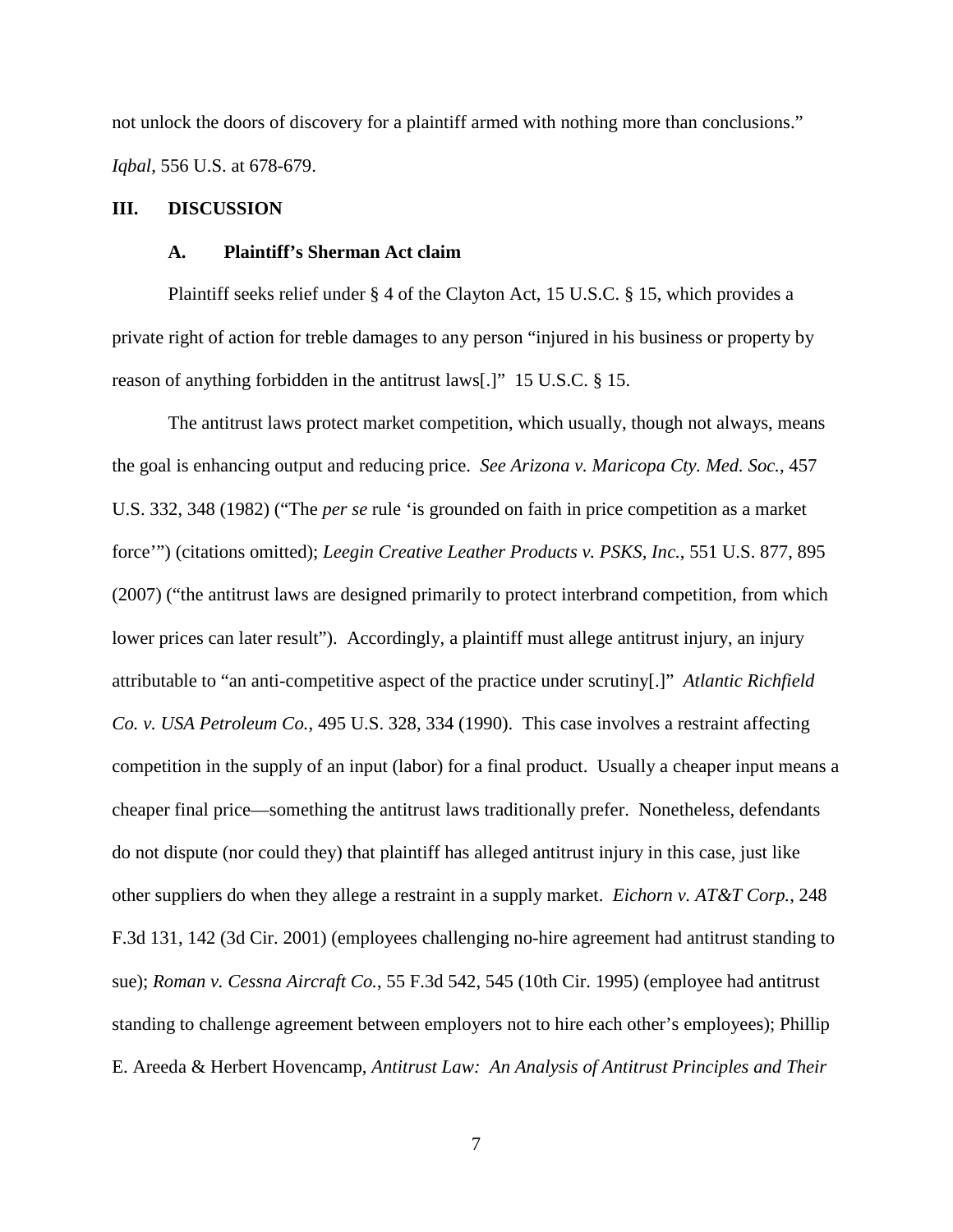*Application*, ¶352a (3rd and 4th Editions, 2018 Cum. Supp. 2010-2017) ("Employees may challenge antitrust violations that are premised on restraining the employment market . . . Standing for employees thus parallels that for 'suppliers' generally[.]"); *Doe v. Arizona Hosp. and Healthcare Ass'n*, Case No. CV 07-1292, 2009 WL 1423378 at \*3 (D. Ariz. March 19, 2009) ("Price-fixing agreements among buyers, like those among sellers, are prohibited by the Sherman Act, even where the damages caused by the agreement is to sellers and not consumers."); *cf. Mandeville Island Farms v. American Chrystal Sugar Co.*, 334 U.S. 219 (1948) (sugar beet suppliers had antitrust claim for price-fixing against sugar beet refiners).

Section 1 of the Sherman Antitrust Act prohibits "[e]very contract, combination in the form of trust or otherwise, or conspiracy, in restraint of trade or commerce . . . " 15 U.S.C. § 1. This language has long been interpreted to "outlaw only *unreasonable* restraints" of trade. *State Oil Co. v. Khan*, 522 U.S. 3, 10 (1997). Some restraints are deemed so anti-competitive (and, thus, unreasonable) that they are illegal *per se*, while other restraints, which may have procompetitive effects, are judged under the rule of reason (or its subset: the quick look).

As the Supreme Court has explained, restraints that are "unlawful *per se*" are those that "have such predictable and pernicious anticompetitive effect, and such limited potential for procompetitive benefit" that it is obvious they are unreasonable restraints of trade. *Khan*, 522 U.S. at 10. The *per se* rule applies to restraints "'that would always or almost always tend to restrict competition and decrease output.'" *Leegin*, 551 U.S. at 886. Accordingly, the *per se* rule is reserved for restraints with respect to which "courts have had considerable experience" such that they "can predict with confidence that [the restraint] would be invalidated in all or almost all instances under the rule of reason[.]" *Leegin*, 551 U.S. at 886-87.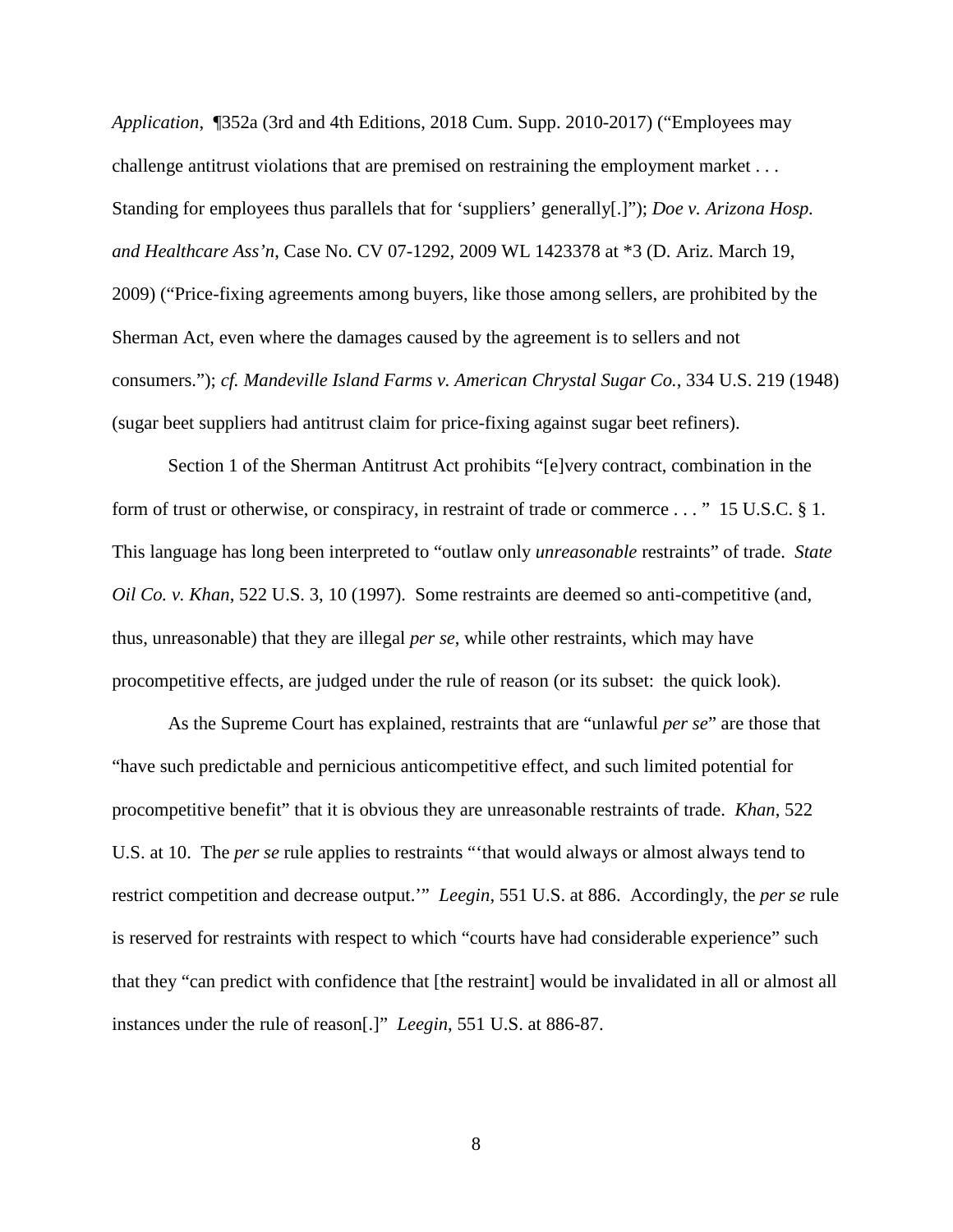Most restraints are not *per se* unlawful but are instead analyzed under the rule of reason. *Khan*, 522 U.S. at 10. Under the rule of reason, "the finder of fact must decide whether the questioned practice imposes an unreasonable restraint on competition, taking into account a variety of factors, including specific information about the relevant business, its condition before and after the restraint was imposed, and the restraint's history, nature, and effect." *Khan*, 522 U.S. at 10. Generally, this requires a plaintiff to show the defendant has "market power—that is the ability to raise prices significantly without going out of business—without which the defendant could not cause anticompetitive effects on market pricing." *Agnew v. National Collegiate Athletic Ass'n*, 683 F.3d 328, 335 (7th Cir. 2012). In this case, market power would be the power to suppress wages.

Courts sometimes apply a third test of reasonableness, the quick look, which is a short form of rule of reason analysis. *Illinois Corp. Travel, Inc. v. American Airlines, Inc.*, 806 F.2d 722, 727 (7th Cir. 1986) ("This is the sort of short form or quick look Rule of Reason analysis endorsed in *NCAA v. Board of Regents*, 468 U.S. 85, 109-10 & n. 42 (1984)). As the Seventh Circuit has explained:

the quick-look approach can be used when 'an observer with even a rudimentary understanding of economics could conclude that the arrangements in question would have an anticompetitive effect on customers and markets,' but there are nonetheless reasons to examine the potential procompetitive justifications.

*Agnew*, 683 F.3d at 336 (internal citation omitted) (quoting *Cal. Dental Ass'n v. FTC*, 526 U.S. 756, 770 (1999)). Under quick-look analysis, if the defendant lacks legitimate justifications for facially anticompetitive behavior then the court "condemns the practice without ado" without resort to analysis of market power. *Agnew*, 683 F.3d at 336; *Chicago Prof. Sports Ltd. Partnership v. NBA*, 961 F.2d 667, 674 (7th Cir. 1992); *see also National Collegiate Athletic Ass'n v. Board of Regents*, 468 U.S. 85, 109-10 n. 42 (1984) ("While the 'reasonableness' of a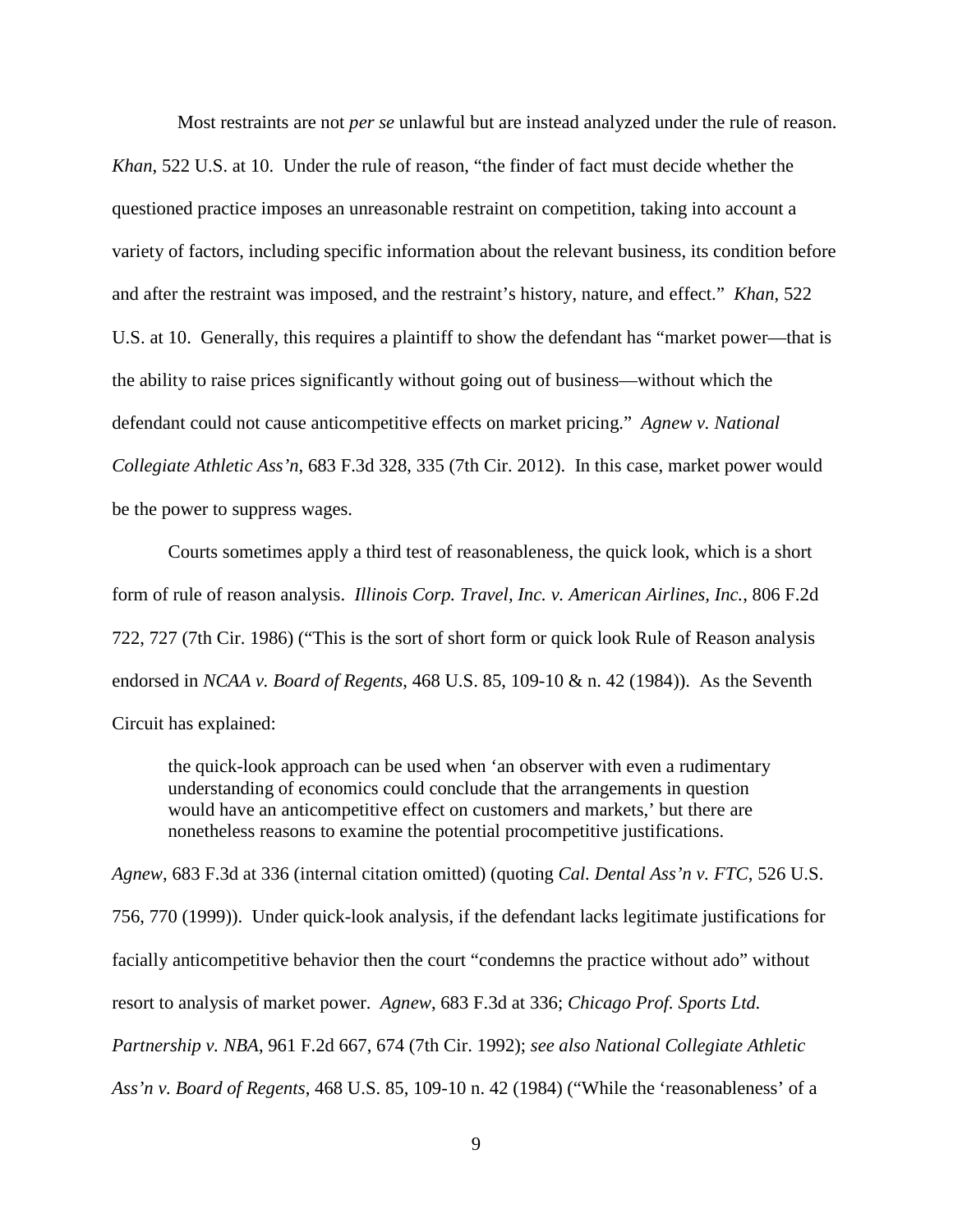particular alleged restraint often depends on the market power of the parties involved, because a judgment about market power is the means by which the effects of the conduct on the market place can be assessed, market power is only one test of 'reasonableness.' And where the anticompetitive effects of conduct can be ascertained through means short of extensive market analysis, and where no countervailing competitive virtues are evident, a lengthy analysis of market power is not necessary.").

In this case, plaintiff has styled her Sherman Act claim as a restraint that is either unlawful *per se* or is unlawful under quick-look analysis. Defendant disagrees. Defendant argues that the restraint at issue in this case is most appropriately analyzed under the rule of reason such that plaintiff must include allegations of market power in the relevant market in order to state a claim. As defendants point out, plaintiff has not included allegations of market power in a relevant market. To decide which standard to apply, the Court must first consider the alleged restraint.

Here, plaintiff argues that she has alleged the existence of a horizontal agreement in restraint of trade. Plaintiff alleges that McDonald's franchisees signed written franchise agreements pursuant to which each agreed not to hire employees (including former employees who left within the prior six months) from other McDonald's restaurants. Specifically, the franchisees were not allowed to hire anyone who was employed (or had been employed in the prior six months) by "McDonald's, any of its subsidiaries, or by any person who is at the time operating a McDonald's restaurant[.]" (Am. Complt. ¶ 87). Plaintiff alleges that the McOpCos were similarly restricted.

Defendants argue that this is merely a vertical restraint, because it was spearheaded by the entity at the top of the chain. The Court agrees that the restraint has vertical elements, but the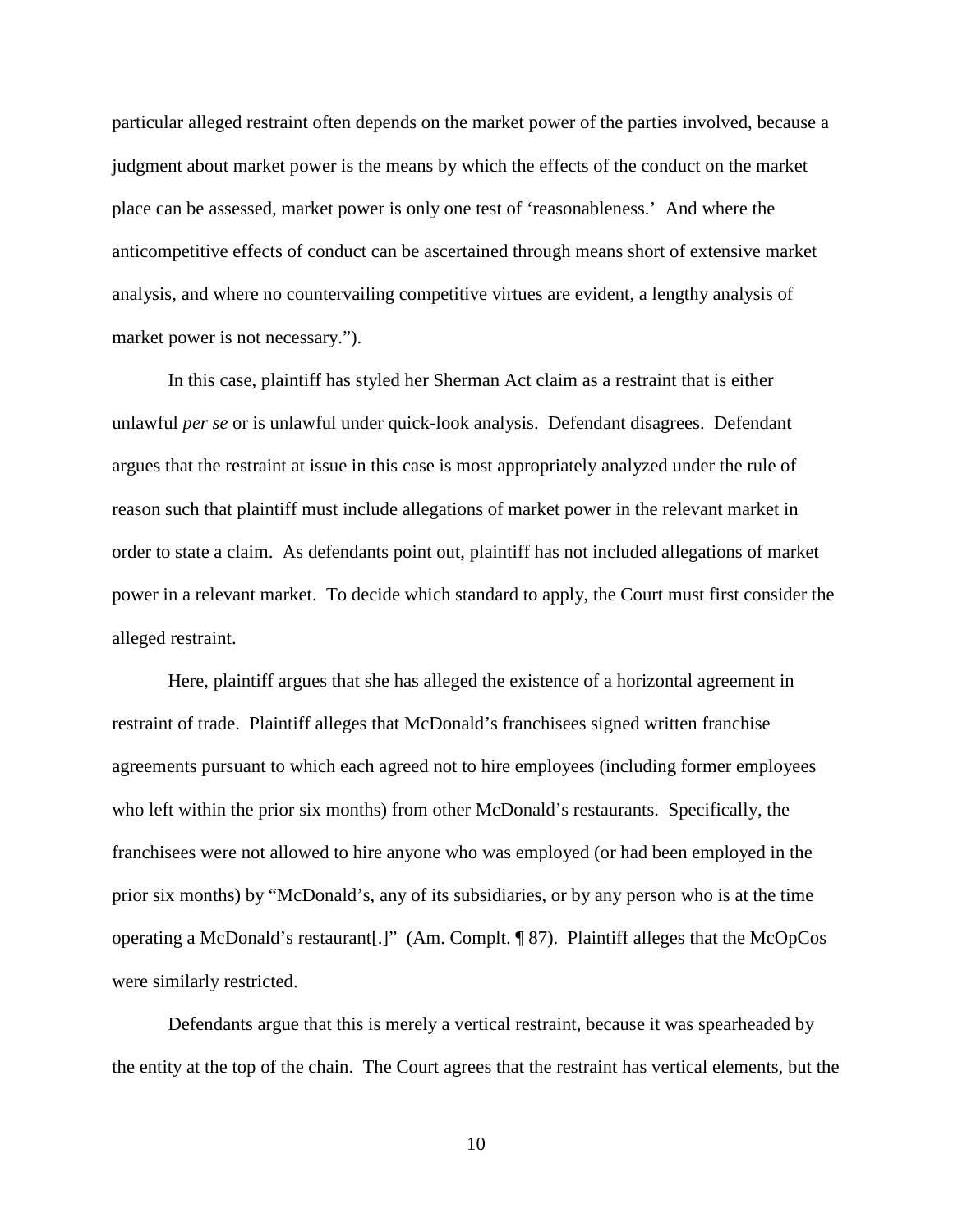agreement is also a horizontal restraint. It restrains competition for employees among horizontal competitors: the franchisees and the McOpCos. Plaintiff has alleged that McOpCos run McDonald's-brand restaurants and, thus, compete directly with franchisees for employees. Plaintiff has also alleged that the McOpCos are subsidiaries of defendant McDonald's and that the restraint explicitly restricts franchisees from hiring employees of McDonald's subsidiaries, i.e., the franchisees' competitors. Thus, McDonald's, by including the no-hire provision in its agreement with franchisees, was protecting its own restaurants (i.e., *itself*) from horizontal competition for employees. *Cf. Copperweld Corp. v. Independence Tube Corp.*, 467 U.S. 752, 771 (1984) ("the coordinated activity of a parent and its wholly owned subsidiary must be viewed as that of a single enterprise for purposes of § 1 of the Sherman Act"). The Court finds that plaintiff has alleged a horizontal restraint of trade.

Naked horizontal agreements (i.e., those among competitors) to fix prices or to divide markets are *per se* unlawful. *Leegin*, 551 U.S. at 886; *Federal Trade Comm'n v. Superior Court Trial Lawyers Assoc.*, 493 U.S. 411 (1990) (horizontal agreement among lawyers not to accept appointments to represent indigent criminal defendants until fees increased was a naked price restraint and *per se* unlawful); *Blackburn v. Sweeney*, 53 F.3d 825, 827 & 828 (7th Cir. 1995) ("reciprocal agreement [among attorneys] to limit advertising to different geographical regions was . . . an agreement to allocate markets so that the *per se* rule of illegality applies"). This includes naked agreements to set wages. *Arizona Hosp.*, 2009 WL 1423378 at \* 3 (plaintiff's allegations that hospital association set prices for temporary nurses stated claim for *per se*  violation of the Sherman Act).

A horizontal agreement not to hire competitors' employees is, in essence, a market division. *See United States v. eBay, Inc.*, 968 F.Supp. 2d 1030, 1039 (N.D. Cal. 2013) ("The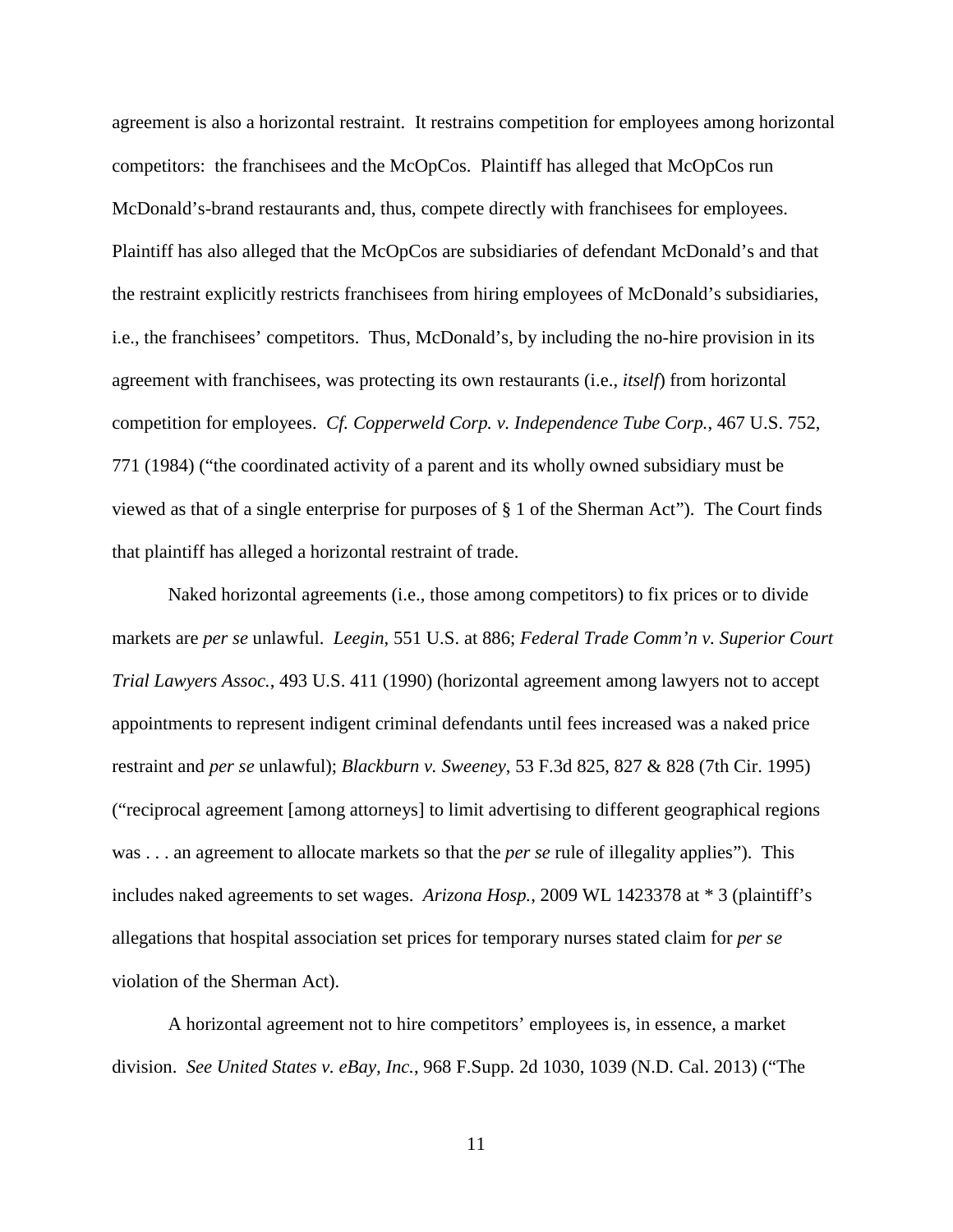court thus finds that the United States' allegations concerning agreement between eBay and Intuit [not to hire each other's employees] suffice to state a horizontal market allocation agreement."). The Department of Justice, which enforces rather than interprets the law, has warned employers that it considers naked no-hire agreements to be *per se* unlawful. (Press Release, U.S. Dep't of Justice, *Justice Department and Federal Trade Commission Release Guidance for Human Resource Professionals on How Antitrust Law Applies to Employee Hiring and Compensation* (Oct. 20, 2016), *available at* https://www.justice.gov/opa/pr/justicedepartment-and-federal-trade-commission-release-guidance-human-resource-professionals.). Thus, because a no-hire agreement is, in essence, an agreement to divide a market, the Court has no trouble concluding that a naked horizontal no-hire agreement would be a *per se* violation of the antitrust laws. Even a person with a rudimentary understanding of economics would understand that if, say, large law firms in Chicago got together and decided not to hire each other's associates, the market price for mid-level associates would stagnate. With no competition for their talent (aside from lower-paying in-house or government jobs), associates would have no choice but to accept the salary set by their firms or to move to another city. Thus, such a claim would be suitable for *per se* treatment.

Not all horizontal restraints are *per se* unlawful, however. Some horizontal restraints are *ancillary* to agreements that are procompetitive, usually in the sense of enhancing output (i.e., producing either a greater quantity of goods or a new good that would not otherwise exist). *Polk Bros., Inc. v. Forest City Enterprises, Inc.*, 776 F.2d 185, 188-89 (7th Cir. 1985) ("A court must distinguish between 'naked' restraints, those in which the restriction on competition is unaccompanied by new production or products, and 'ancillary' restraints, those that are part of a larger endeavor whose success they promote."). A restraint is ancillary if it "promoted enterprise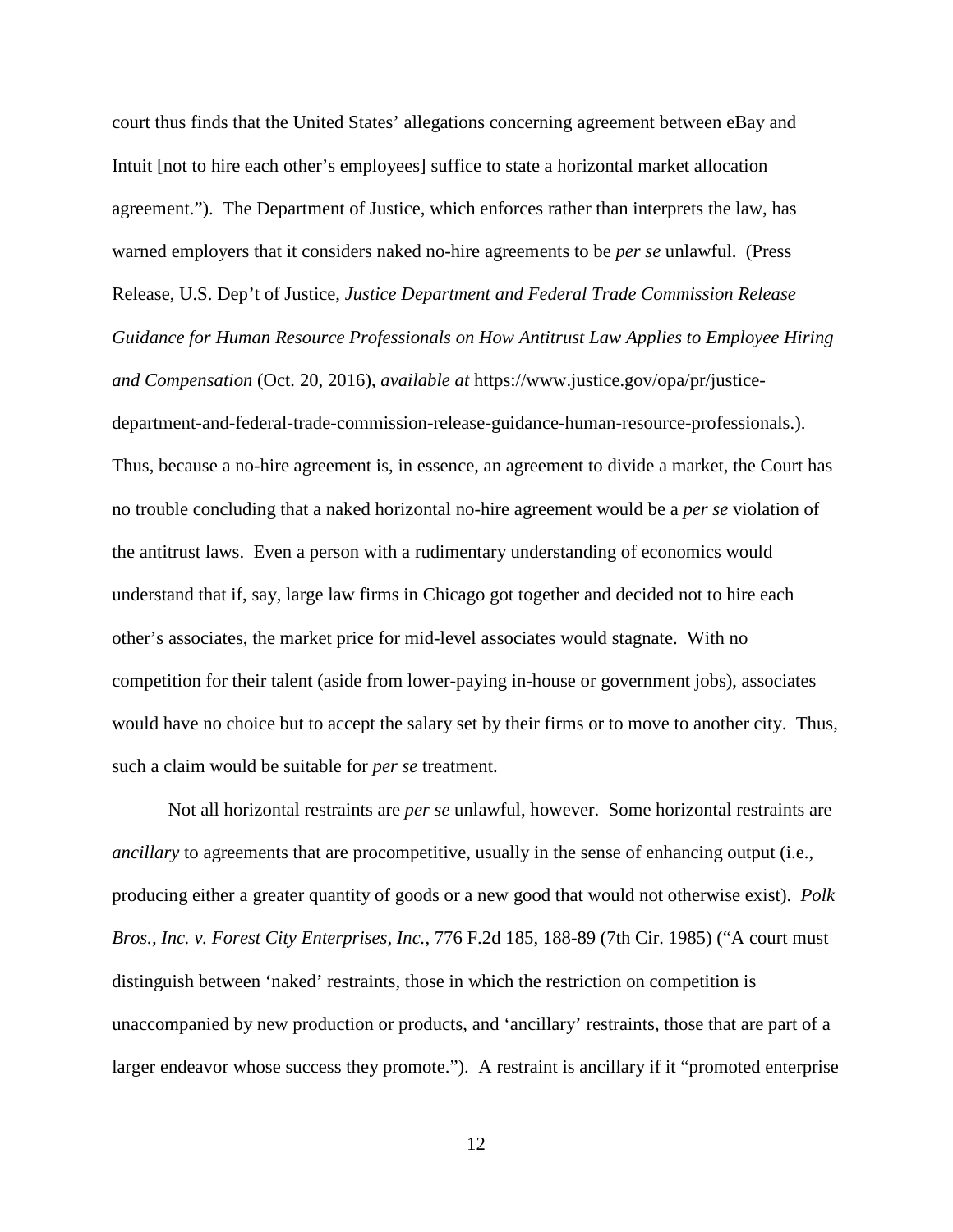and productivity when it was adopted." *Polk Bros.*, 776 F.2d at 189. When a restraint is ancillary, it is judged either under the rule of reason or given a "quick look." For example, nohire agreements that are ancillary to the sale of a business can have procompetitive effects, so they are judged under the rule of reason. *Eichorn v. AT&T Corp.*, 248 F.3d 131, 144 (3d Cir. 2001).

Similarly, where the horizontal restraint is necessary in order for the product to exist at all, a restraint will not be judged *per se* unlawful but rather will be judged under the rule of reason, including by "quick look." *Law v. National Collegiate Athletic Assoc.*, 134 F.3d 1010 (10th Cir. 1998); *see also Broadcast Music, Inc. v. Columbia Broadcasting Sys., Inc.*, 441 U.S. 1 (1979); *National Collegiate Athletic Ass'n. v. Board of Regents of the Univ. of Okla.*, 468 U.S. 85 (1984). In *Law*, a group of college basketball coaches brought suit challenging the NCAA's rule limiting annual salaries for certain assistant basketball coaches to \$16,000 per year. Because some restraints were necessary in order to make college sports available, the court concluded that the horizontal price restraint should be analyzed under the rule of reason, and, in particular, the "quick look." *Law*, 134 F.3d at 1018 & 1020 ("We find it appropriate to adopt such a quick look rule of reason in this case.")

In this case, plaintiff has alleged a horizontal restraint that is ancillary to franchise agreements for McDonald's restaurants. Each time McDonald's entered a franchise agreement, it increased output of burgers and fries, which is to say the agreement was output enhancing and thus procompetitive. (That is not to say that the provision itself was output enhancing. The very fact that McDonald's has managed to continue signing franchise agreements even after it stopped including the provision in 2017 suggests that the no-hire provision was not necessary to encourage franchisees to sign.) Because the restraint alleged in plaintiff's complaint is ancillary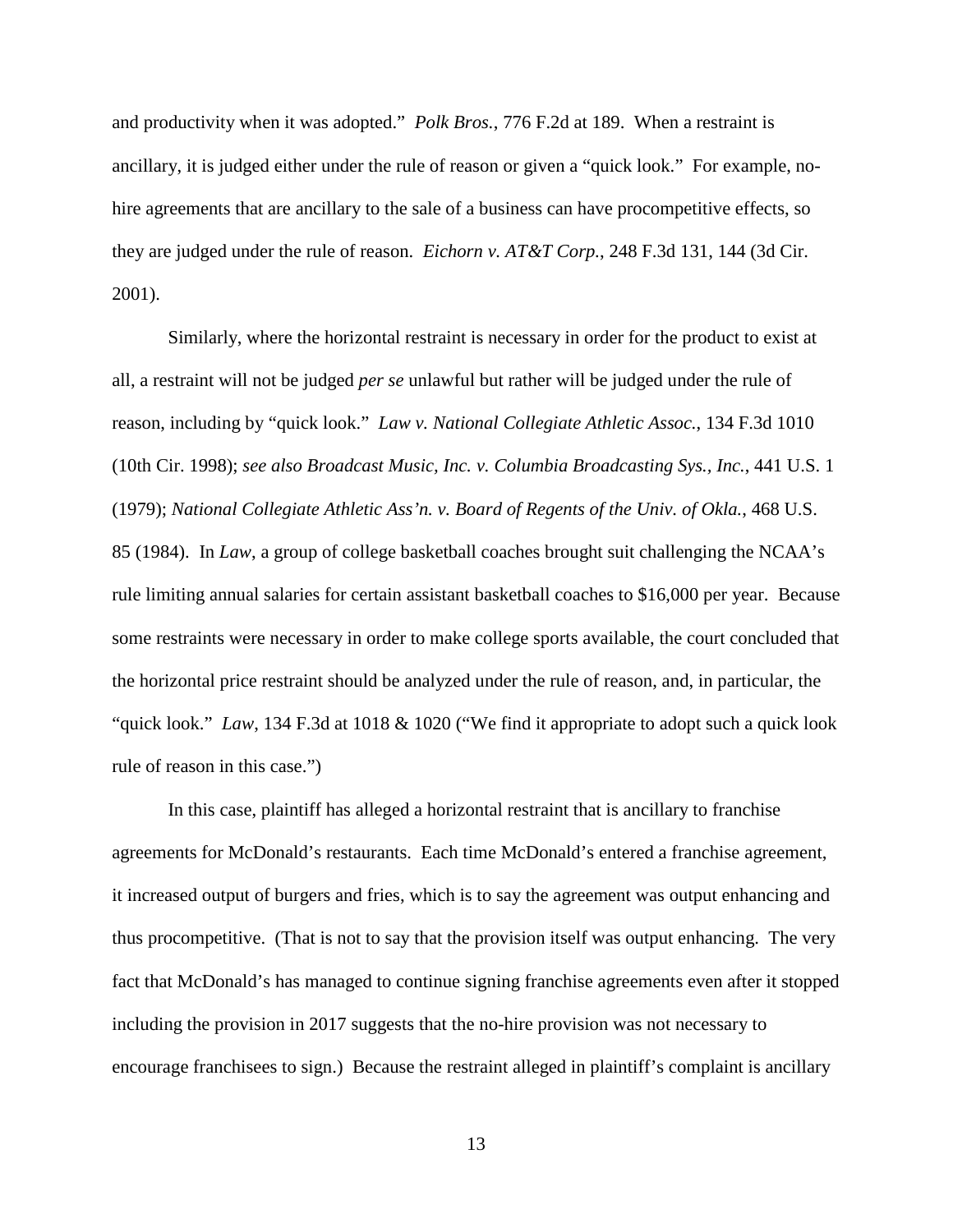to an agreement with a procompetitive effect, the restraint alleged in plaintiff's complaint cannot be deemed unlawful *per se*. Plaintiff's claim does not rise and fall on *per se* treatment, though. She claims in the alternative that the restraint is unlawful under quick-look analysis.

The next question, then, is whether plaintiff has plausibly alleged a restraint that might be found unlawful under quick-look analyis. The Court thinks she has. Even a person with a rudimentary understanding of economics would understand that if competitors agree not to hire each other's employees, wages for employees will stagnate. Plaintiff herself experienced the stagnation of her wages. A supervisor for a competing McDonald's restaurant told plaintiff she would like to hire plaintiff for a position that would be similar to plaintiff's position but that would pay \$1.75-2.75 more per hour than she was earning. Unfortunately for plaintiff, the nohire agreement prevented the McOpCo from offering plaintiff the job. When plaintiff asked her current employer to release her, plaintiff was told she was too valuable. The Court agrees that an employee working for a below-market wage would be extremely valuable to her employer.

Defendants, nonetheless, argue that their restraint has pro-competitive benefits. Specifically, defendants argue that the no-hire restriction promotes interbrand competition, by which they mean the competition between McDonald's and Burger King, rather than the intrabrand competition between the McDonald's restaurant at, say, 111 W. Jackson and the McDonald's at, say, 233 W. Jackson. It makes sense for McDonald's franchisees and the McOpCos to cooperate to promote intrabrand competition for hamburgers, because a customer who is satisfied with a hamburger she buys today at the McDonald's at 111 W. Jackson might tomorrow prefer a hamburger from the McDonald's at 233 W. Jackson to a hamburger from Burger King. This case, though, is not about competition for the sale of hamburgers to consumers. It is about competition for employees, and, in the market for employees, the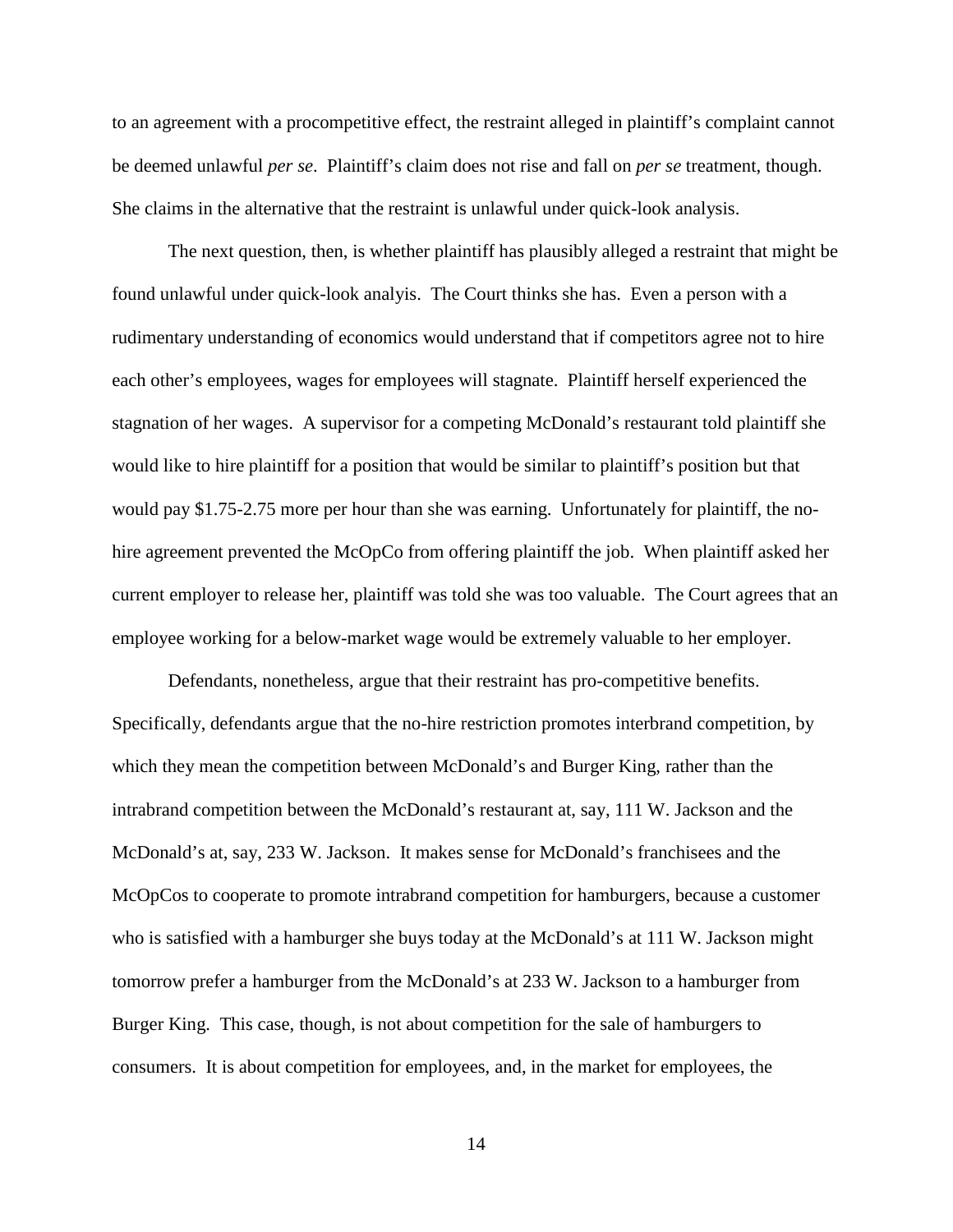McDonald's franchisees and McOpCos within a locale are direct, horizontal, competitors.<sup>[3](#page-14-0)</sup> A way to promote intrabrand competition for employees would be an advertising campaign extolling the virtues of working for McDonald's. That is not what defendants are alleged to have done here. Here, they are alleged to have divided the market for employees by prohibiting restaurants from hiring each other's current or former (for the prior six months, anyway) employees. In the employment market, the various McDonald's stores are competing brands. Dividing the market does not promote intrabrand competition for employees, it stifles interbrand competition.

Defendants argue that the no-hire restriction promotes intrabrand competition for hamburgers by encouraging franchisees to train employees for management positions. Presumably, the theory is that better service equals happier customers. The Court has no doubt, as defendants argue, that McOpCos and franchisees were concerned about training and then losing employees. The restraint, though, is not limited to management employees who had received expensive training at Hamburger University. The restraint applies even to entry-level employees with no management training. Nor was the restraint limited to a reasonable period of time (say six months) after the employee had received the expensive training at Hamburger University. In any case, every employer fears losing the employees it has trained. That fear does not, however, justify, say, law firms agreeing not to hire each other's associates. Employers have plenty of other means to encourage their employees to stay without resorting to unlawful market division. Those options include paying higher wages/salaries and contracting directly with each employee to set an employment term.

<span id="page-14-0"></span><sup>&</sup>lt;sup>3</sup> Realistically, only restaurants within the same locale compete for employees. A McDonald's restaurant in Chicago does not compete for employees with a McDonald's restaurant in Florida.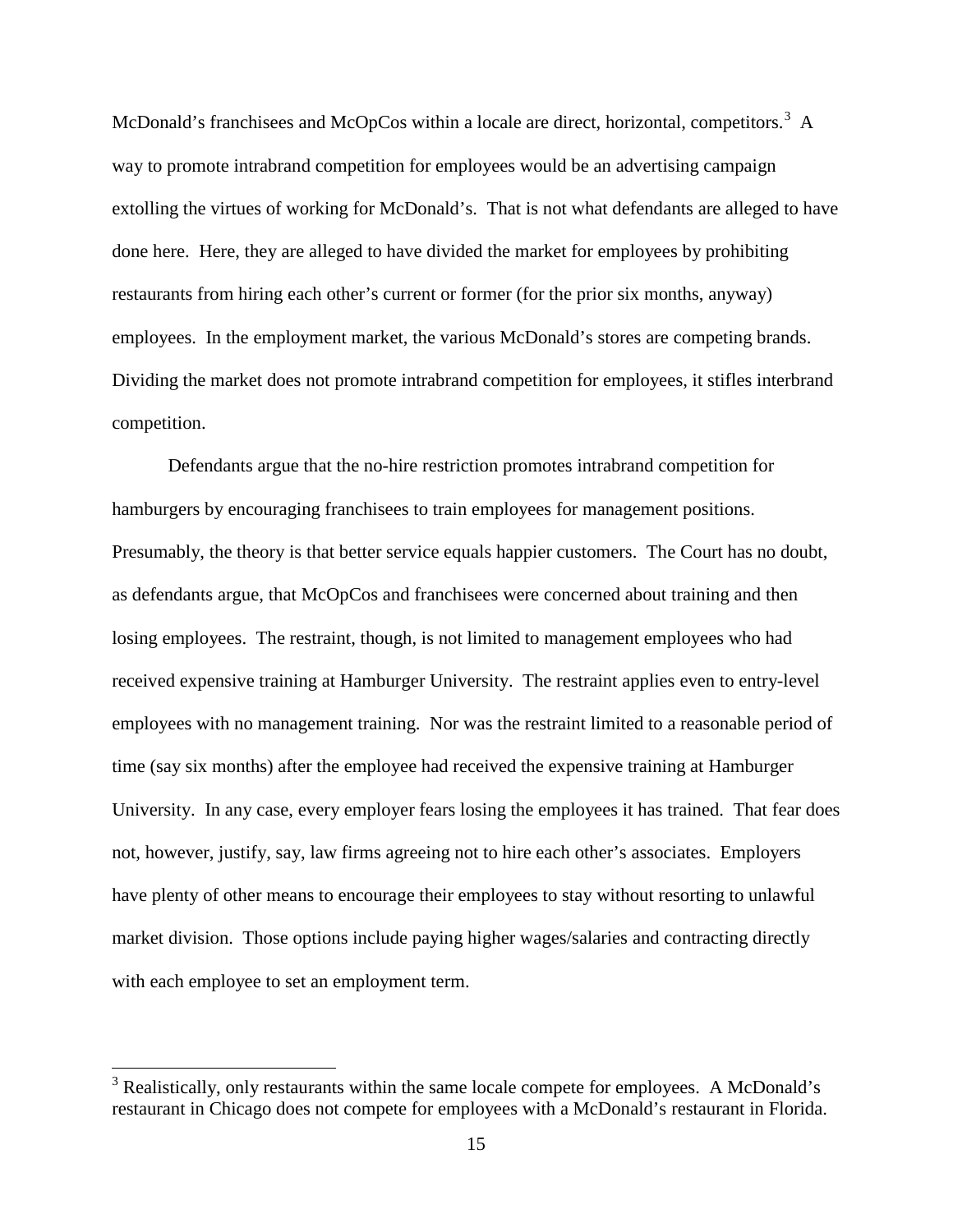Though the Court has concluded that plaintiff has stated a claim for a restraint that might be unlawful under quick-look analysis, the evidence at a later stage may not support it. As defendants have pointed out, plaintiff has not attempted to plead a claim under the rule of reason. This is perhaps unsurprising. To state a claim under the rule of reason, a plaintiff must allege market power in a relevant market. The relevant market for employees to do the type of work alleged in this case is likely to cover a relatively-small geographic area. Most employees who hold low-skill retail or restaurant jobs are looking for a position in the geographic area in which they already live and work, not a position requiring a long commute or a move. That is not to say that people do not move for other reasons and then attempt to find a low-skill job; the point is merely that most people do not search long distances for a low-skill job with the idea of then moving closer to the job. Plaintiff, though, seeks to represent a nationwide class, and allegations of a large number of geographically-small relevant markets might cut against class certification. Nonetheless, if plaintiff decides she would like to include a claim under the rule of reason, she has leave to amend, but she must do so soon, within 28 days.

#### **B. Plaintiff's state-law claims**

Plaintiff also asserts two state-law claims. First, in Count II, plaintiff asserts a claim under the Illinois Antitrust Act, 740 ILCS 10/1 *et seq.* The Illinois Antitrust Act states, in relevant part, that it is unlawful to "[m]ake any contract . . . (a) for the purpose or with the effect of fixing, controlling, or maintaining the price . . . or the fee . . . paid for any service . . . received by the parties thereto[.]" 740 ILCS  $10/3(a)(1)$ . The Illinois Antitrust Act goes on to state that "'[s]ervice' shall not be deemed to include labor which is performed by natural persons as employees of others." 740 ILCS 10/4.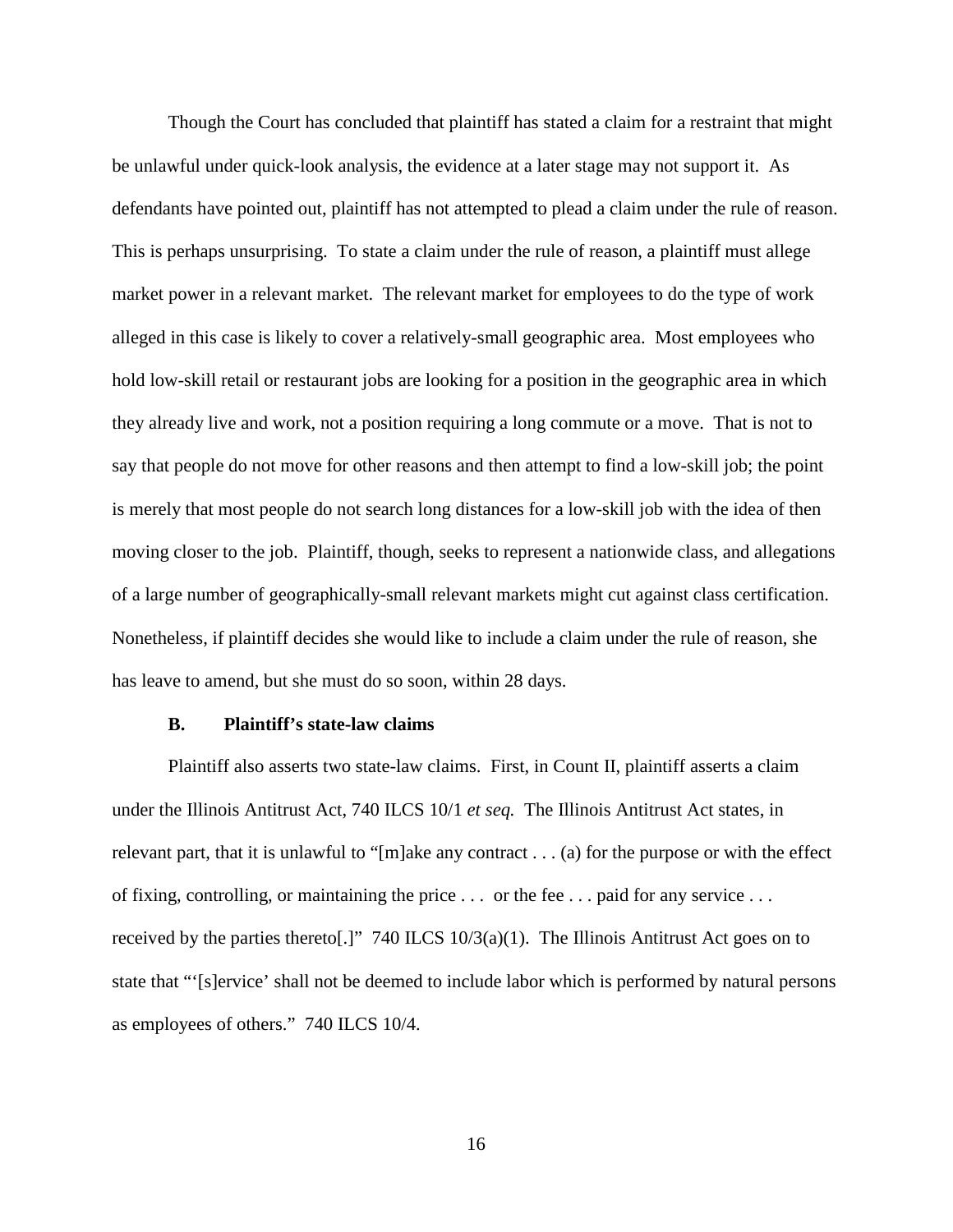Defendants argue that the plaintiff's claim is, thus, excluded from coverage under the Illinois Antitrust Act. The Court agrees that the plain language of the statute excludes plaintiff's claim, which alleges that the no-hire agreement artificially suppressed her wage, i.e., the price paid for her service. *See O'Regan v. Arbitration Forums, Inc.*, 121 F.3d 1060, 1066 (7th Cir. 1997) ("[T]o the extent [plaintiff's] claims relate to an alleged market for labor services, they are specifically excluded by § 10/4 of the [Illinois Antitrust] Act."). Although plaintiff suggests this is merely an exception for collective bargaining, the statute includes a separate labor exemption. 740 ILCS 10/5(1) ("No provisions of this Act shall be construed to make illegal: (1) the activities of any labor organization or of individual members thereof which are directed solely to labor objectives which are legitimate under the laws of either the State of Illinois or the United States.").

Accordingly, defendants' motion to dismiss is granted as to Count II, and Count II is dismissed with prejudice.

Next, in Count III, plaintiff asserts a claim for violation of the Illinois Consumer Fraud and Deceptive Trade Practices Act. Defendants move to dismiss, and the Court agrees that plaintiff cannot move forward on this claim.

To begin with, as defendants point out, the Illinois Supreme Court has concluded that the Illinois Consumer Fraud Act aims to protect consumers from fraud, not to provide extra enforcement of the antitrust laws. *Laughlin v. Evanston Hosp.*, 133 Ill.2d 374, 390 (Ill. 1990). There, the Illinois Supreme Court said:

There is no indication that the legislature intended that the Consumer Fraud Act be an additional antitrust enforcement mechanism. The language of the Act shows that its reach was to be limited to conduct that defrauds or deceives consumers or others. The title of the Act is consistent with its content.